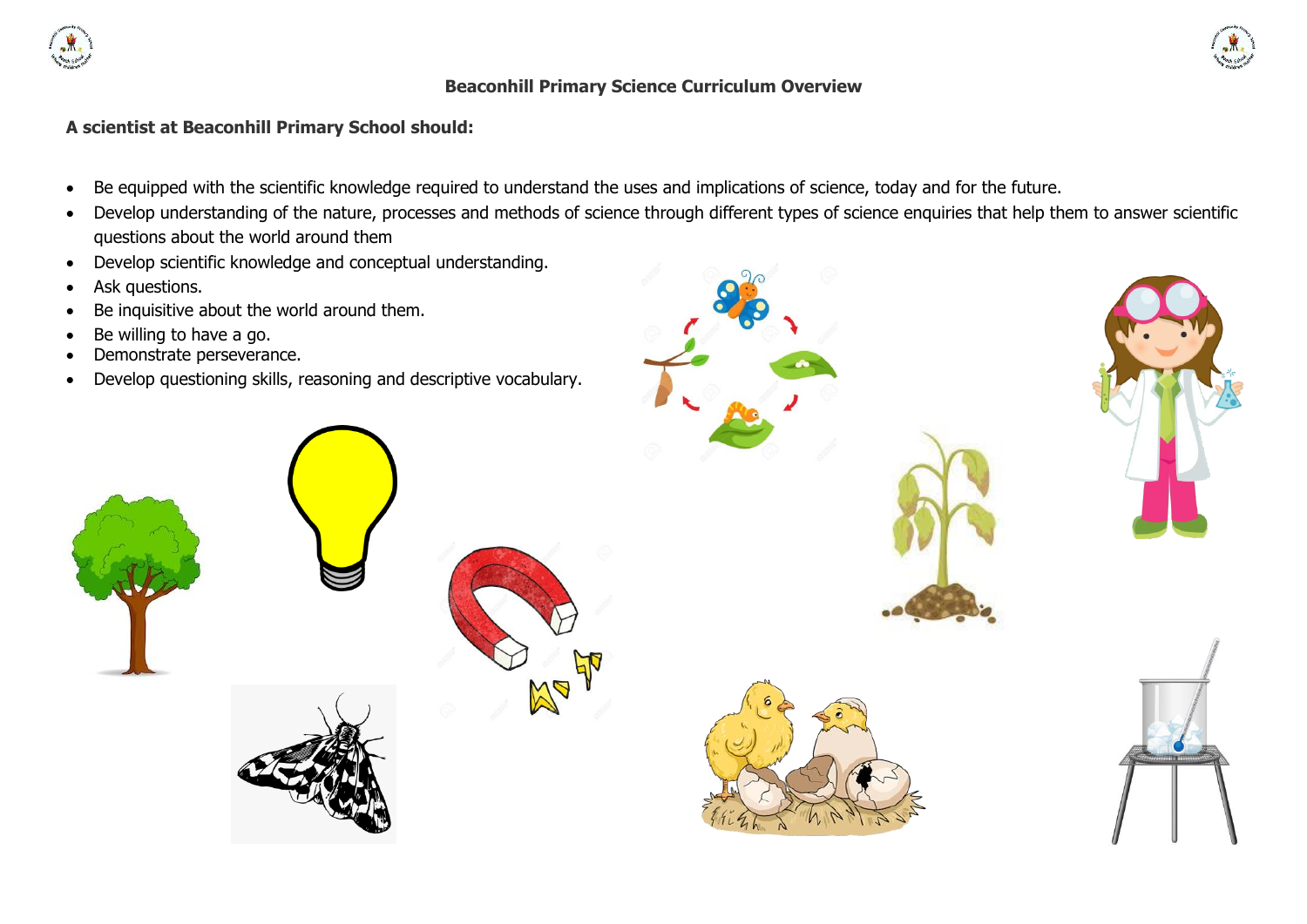



# **Beaconhill Primary School - Science Overview**

This curriculum map ensures that skills, knowledge and understanding are developed systematically across a subject.

|                   | <b>Autumn</b>                                                                                                                         | <b>Spring</b>                                                                                                                  | <b>Summer</b>                                                                                                                |
|-------------------|---------------------------------------------------------------------------------------------------------------------------------------|--------------------------------------------------------------------------------------------------------------------------------|------------------------------------------------------------------------------------------------------------------------------|
| Year 1            | <b>Animals Including Humans and Pets</b><br><b>Seasonal Changes</b>                                                                   | <b>Animals Including Humans and Pets</b><br><b>Seasonal Changes</b>                                                            | <b>Everyday Materials</b>                                                                                                    |
| Year <sub>2</sub> | Living things & their habitats $-$ Woodlands and<br>Coastline                                                                         | <b>Plants</b> – Bulbs – how plants grow                                                                                        | Animals, including humans - Survival & Health<br>Uses of everyday materials                                                  |
| Year <sub>3</sub> | <b>Animals Including Humans - nutrition and</b><br>movement                                                                           | <b>Forces and Magnets</b><br><b>Rocks</b>                                                                                      | <b>Light</b> – how we see, reflection, shadows<br><b>Plants</b> – water transportation, parts of a flower,<br>seed dispersal |
| Year 4            | <b>Animals including Humans</b> – teeth and eating                                                                                    | <b>States of Matter</b><br><b>Sound</b>                                                                                        | <b>Electricity</b> – simple circuits, conductors and<br>insulators<br><b>Living things and their habitats</b>                |
| Year <sub>5</sub> | <b>Forces</b><br><b>Earth and space</b>                                                                                               | <b>Properties of materials: irreversible changes</b>                                                                           | All living things: Plant life cycles<br>All living things: animals and humans $-$ life<br>cycles                             |
| Year <sub>6</sub> | <b>Living things and their Habitats</b><br><b>Animals including Humans</b> - circulatory system,<br>diet and exercise, transportation | <b>Animals including Humans</b> - circulatory system,<br>diet and exercise, transportation<br><b>Evolution and Inheritance</b> | <b>Electricity</b> – changing circuits, recognising<br>symbols<br><b>Light</b> $-$ how light travels                         |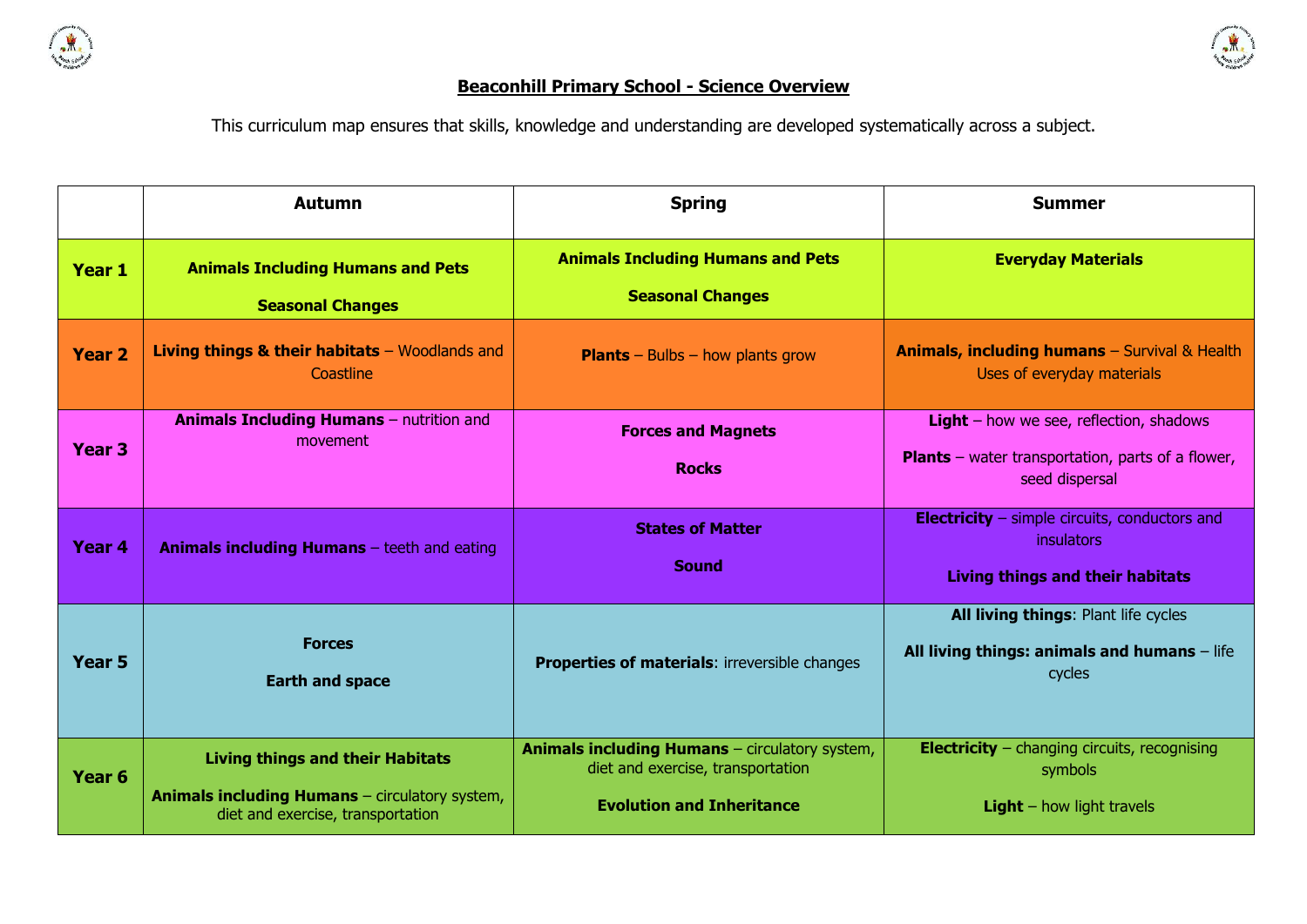



| <b>Nursery</b>   | <b>Communication and Language</b>                                                                                                                                                                                                                                                                                                                                                                                                                                                                                                                     | <b>Understanding the World</b><br>• Use all their senses in hands-on exploration of natural materials.<br>• Explore collections of materials with similar and/or different properties.<br>• Talk about what they see, using a wide vocabulary.<br>• Begin to make sense of their own life-story and family's history.<br>• Explore how things work.<br>• Plant seeds and care for growing plants.<br>• Understand the key features of the life cycle of a plant and an animal.<br>• Begin to understand the need to respect and care for the natural environment and all living<br>things.<br>• Explore and talk about different forces they can feel.<br>• Talk about the differences between materials and changes they notice. |                                                                                                                                                                                                                                                                                                                                                                                                                                                                                                                                                                                                   |
|------------------|-------------------------------------------------------------------------------------------------------------------------------------------------------------------------------------------------------------------------------------------------------------------------------------------------------------------------------------------------------------------------------------------------------------------------------------------------------------------------------------------------------------------------------------------------------|-----------------------------------------------------------------------------------------------------------------------------------------------------------------------------------------------------------------------------------------------------------------------------------------------------------------------------------------------------------------------------------------------------------------------------------------------------------------------------------------------------------------------------------------------------------------------------------------------------------------------------------------------------------------------------------------------------------------------------------|---------------------------------------------------------------------------------------------------------------------------------------------------------------------------------------------------------------------------------------------------------------------------------------------------------------------------------------------------------------------------------------------------------------------------------------------------------------------------------------------------------------------------------------------------------------------------------------------------|
|                  | Understand 'why' questions, like: "Why do<br>you think the caterpillar got so fat?"<br><b>Personal, Social and Emotional</b><br><b>Development</b><br>Make healthy choices about food, drink,<br>activity and tooth brushing.                                                                                                                                                                                                                                                                                                                         |                                                                                                                                                                                                                                                                                                                                                                                                                                                                                                                                                                                                                                                                                                                                   |                                                                                                                                                                                                                                                                                                                                                                                                                                                                                                                                                                                                   |
| <b>Reception</b> | <b>Communication and Language</b><br>Learn new vocabulary.<br>Ask questions to find out more and to<br>check what has been said to them.<br>Articulate their ideas and thoughts in well-<br>formed sentences.<br>Describe events in some detail.<br>Use talk to help work out<br>and<br>problems<br>organise<br>thinking and activities, and to<br>explain how things work and<br>why they might happen.<br>Use new vocabulary in different contexts.<br><b>ELG</b><br>Make comments about what they have<br>heard and ask questions to clarify their | <b>Personal, Social and Emotional</b><br><b>Development</b><br>Know and talk about the different<br>factors that support their overall<br>health and wellbeing:<br>regular physical activity<br>healthy eating<br>tooth brushing<br>sensible amounts of 'screen time'<br>having a good sleep routine<br>being a safe pedestrian<br><b>ELG</b><br>Manage their own basic hygiene and<br>personal needs, including dressing, going<br>to the toilet and understanding the                                                                                                                                                                                                                                                           | <b>Understanding the World</b><br>• Explore the natural world around them.<br>• Describe what they see, hear and feel while<br>they are outside.<br>• Recognise some environments that are<br>different to the one in which they live.<br>• Understand the effect of changing seasons<br>on the natural world around them.<br><b>ELG</b><br>• Explore the natural world around them,<br>making observations and drawing pictures<br>of animals and plants.<br>• Know some similarities and differences<br>between the natural world around them and<br>contrasting environments, drawing on their |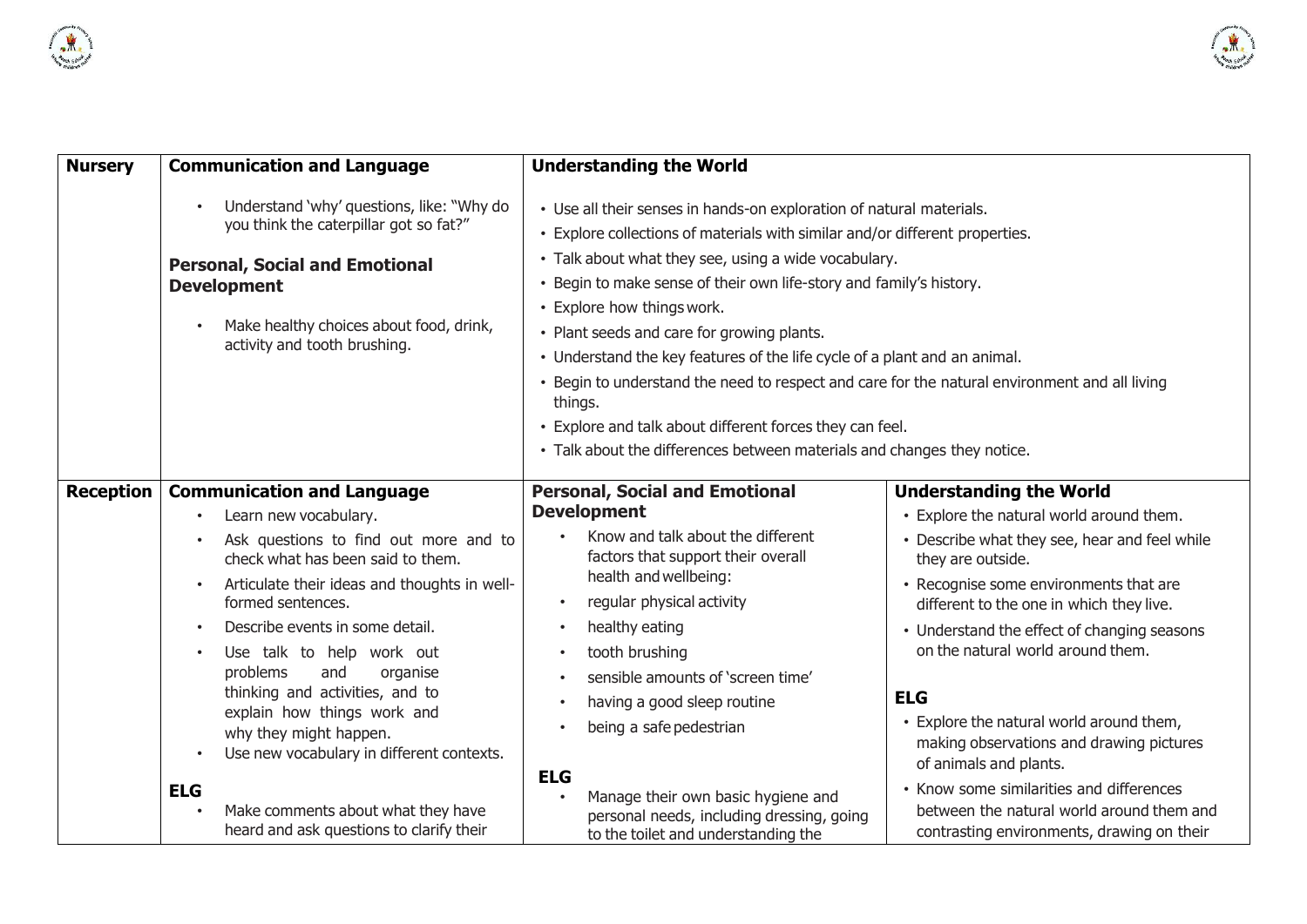



| understanding.                                                                                                                                                                                                                                                                                                                                                                                                                                                                                                                                                                                                                                                                                                                                                                                                                                                                                                                                                                                                                                                                                                                                                                          | importance of healthy food choices.                                                                                                                                                                                                                                                                                                                                                                                                                                                                                                                                                                                                                                                                                                                                                                                                                                                                                                                                                                                                                                                                                                                                                                                                                                | experiences and what has been read in class.                                                                                                                                                                                                                                                                                                                                                                                                                                                                                                                                                                                                                                                                                                                                                                                                                                                              |
|-----------------------------------------------------------------------------------------------------------------------------------------------------------------------------------------------------------------------------------------------------------------------------------------------------------------------------------------------------------------------------------------------------------------------------------------------------------------------------------------------------------------------------------------------------------------------------------------------------------------------------------------------------------------------------------------------------------------------------------------------------------------------------------------------------------------------------------------------------------------------------------------------------------------------------------------------------------------------------------------------------------------------------------------------------------------------------------------------------------------------------------------------------------------------------------------|--------------------------------------------------------------------------------------------------------------------------------------------------------------------------------------------------------------------------------------------------------------------------------------------------------------------------------------------------------------------------------------------------------------------------------------------------------------------------------------------------------------------------------------------------------------------------------------------------------------------------------------------------------------------------------------------------------------------------------------------------------------------------------------------------------------------------------------------------------------------------------------------------------------------------------------------------------------------------------------------------------------------------------------------------------------------------------------------------------------------------------------------------------------------------------------------------------------------------------------------------------------------|-----------------------------------------------------------------------------------------------------------------------------------------------------------------------------------------------------------------------------------------------------------------------------------------------------------------------------------------------------------------------------------------------------------------------------------------------------------------------------------------------------------------------------------------------------------------------------------------------------------------------------------------------------------------------------------------------------------------------------------------------------------------------------------------------------------------------------------------------------------------------------------------------------------|
|                                                                                                                                                                                                                                                                                                                                                                                                                                                                                                                                                                                                                                                                                                                                                                                                                                                                                                                                                                                                                                                                                                                                                                                         |                                                                                                                                                                                                                                                                                                                                                                                                                                                                                                                                                                                                                                                                                                                                                                                                                                                                                                                                                                                                                                                                                                                                                                                                                                                                    | • Understand some important processes and<br>changes in the natural world around them,<br>including the seasons and states of matter.                                                                                                                                                                                                                                                                                                                                                                                                                                                                                                                                                                                                                                                                                                                                                                     |
| <b>Autumn term</b>                                                                                                                                                                                                                                                                                                                                                                                                                                                                                                                                                                                                                                                                                                                                                                                                                                                                                                                                                                                                                                                                                                                                                                      |                                                                                                                                                                                                                                                                                                                                                                                                                                                                                                                                                                                                                                                                                                                                                                                                                                                                                                                                                                                                                                                                                                                                                                                                                                                                    | <b>Summer term</b>                                                                                                                                                                                                                                                                                                                                                                                                                                                                                                                                                                                                                                                                                                                                                                                                                                                                                        |
| <b>Working Scientifically</b><br><b>Year 1</b><br>• asking simple questions and recognising that<br>they can be answered in different ways<br>observing closely, using simple equipment<br>$\bullet$<br>performing simple tests<br>$\bullet$<br>identifying and classifying<br>$\bullet$<br>using their observations and ideas to suggest<br>answers to questions<br>gathering and recording data to help in<br>answering questions<br><b>Animals Including Humans and Pets</b><br>• identify, name, draw and label the basic parts<br>of the human body and say which part of the<br>body is associated with each sense.<br>• identify and name a variety of common<br>animals including fish, amphibians, reptiles,<br>birds and mammals<br>identify and name a variety of common<br>$\bullet$<br>animals that are carnivores, herbivores and<br>omnivores<br>• describe and compare the structure of a<br>variety of common animals (fish, amphibians,<br>reptiles, birds and mammals, including pets)<br><b>Seasonal Changes</b><br>• observe changes across the four seasons<br>observe and describe weather associated with<br>$\bullet$<br>the seasons and how day length varies | <b>Spring term</b><br><b>Working Scientifically</b><br>asking simple questions and recognising<br>$\bullet$<br>that they can be answered in different<br>ways<br>observing closely, using simple equipment<br>$\bullet$<br>performing simple tests<br>$\bullet$<br>identifying and classifying<br>$\bullet$<br>using their observations and ideas to<br>$\bullet$<br>suggest answers to questions<br>gathering and recording data to help in<br>$\bullet$<br>answering questions<br><b>Animals Including Humans and Pets</b><br>identify, name, draw and label the basic<br>$\bullet$<br>parts of the human body and say which<br>part of the body is associated with each<br>sense.<br>identify and name a variety of common<br>$\bullet$<br>animals including fish, amphibians,<br>reptiles, birds and mammals<br>identify and name a variety of common<br>$\bullet$<br>animals that are carnivores, herbivores<br>and omnivores<br>describe and compare the structure of a<br>$\bullet$<br>variety of common animals (fish,<br>amphibians, reptiles, birds and mammals,<br>including pets)<br><b>Seasonal Changes</b><br>observe changes across the four seasons<br>$\bullet$<br>observe and describe weather associated<br>with the seasons and how day length | <b>Working Scientifically</b><br>asking simple questions and recognising<br>$\bullet$<br>that they can be answered in different<br>ways<br>observing closely, using simple equipment<br>$\bullet$<br>performing simple tests<br>$\bullet$<br>identifying and classifying<br>using their observations and ideas to<br>suggest answers to questions<br>gathering and recording data to help in<br>$\bullet$<br>answering questions<br><b>Everyday Materials</b><br>distinguish between an object and the<br>$\bullet$<br>material from which it is made<br>identify and name a variety of everyday<br>materials, including wood, plastic, glass,<br>metal, water, and rock<br>describe the simple physical properties of<br>$\bullet$<br>a variety of everyday materials<br>compare and group together a variety of<br>$\bullet$<br>everyday materials on the basis of their<br>simple physical properties. |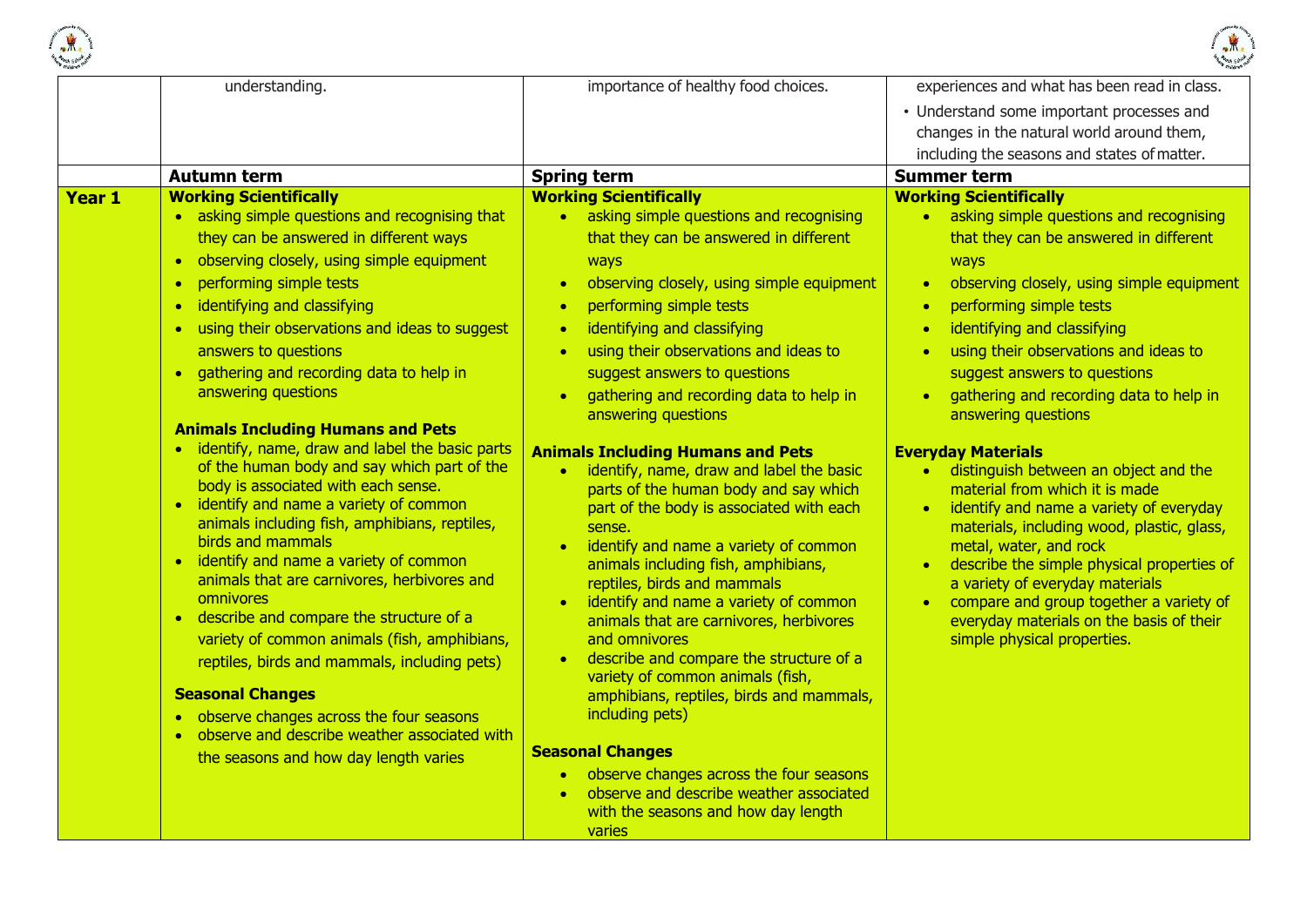



| <b>Year 2</b>          | <b>Working Scientifically</b>                                                                                                                                                                                                                                                                                                                                                                                                                                                                                                                                                                                                                                                                                                                                                                                                                                                                                                                                                                                                                                  | <b>Working Scientifically</b>                                                                                                                                                                                                                                                                                                                                                                                                                                                                                                                                                                                                                                        | <b>Working Scientifically</b>                                                                                                                                                                                                                                                                                                                                                                                                                                                                                                                                                                                                                                                                                                                                                                                                                                                                                                                                                                                                                                                                                                           |
|------------------------|----------------------------------------------------------------------------------------------------------------------------------------------------------------------------------------------------------------------------------------------------------------------------------------------------------------------------------------------------------------------------------------------------------------------------------------------------------------------------------------------------------------------------------------------------------------------------------------------------------------------------------------------------------------------------------------------------------------------------------------------------------------------------------------------------------------------------------------------------------------------------------------------------------------------------------------------------------------------------------------------------------------------------------------------------------------|----------------------------------------------------------------------------------------------------------------------------------------------------------------------------------------------------------------------------------------------------------------------------------------------------------------------------------------------------------------------------------------------------------------------------------------------------------------------------------------------------------------------------------------------------------------------------------------------------------------------------------------------------------------------|-----------------------------------------------------------------------------------------------------------------------------------------------------------------------------------------------------------------------------------------------------------------------------------------------------------------------------------------------------------------------------------------------------------------------------------------------------------------------------------------------------------------------------------------------------------------------------------------------------------------------------------------------------------------------------------------------------------------------------------------------------------------------------------------------------------------------------------------------------------------------------------------------------------------------------------------------------------------------------------------------------------------------------------------------------------------------------------------------------------------------------------------|
| $\bullet$<br>$\bullet$ | asking simple questions and recognising<br>that they can be answered in different<br>ways<br>observing closely, using simple equipment<br>performing simple tests<br>identifying and classifying<br>using their observations and ideas to<br>suggest answers to questions<br>gathering and recording data to help in<br>answering questions<br>Living things & their habitats - Woodlands<br>and Coastline<br>explore and compare the differences<br>between things that are living, dead, and<br>things that have never been alive<br>identify that most living things live in<br>habitats to which they are suited and<br>describe how different habitats provide<br>for the basic needs of different kinds of<br>animals and plants, and how they depend<br>on each other<br>identify and name a variety of plants and<br>animals in their habitats, including micro-<br>habitats<br>Describe how animals obtain their food<br>from plants and other animals, using the<br>idea of a simple food chain, and identify<br>and name different sources of food. | asking simple questions and recognising<br>$\bullet$<br>that they can be answered in different<br>ways<br>observing closely, using simple equipment<br>$\bullet$<br>performing simple tests<br>$\bullet$<br>identifying and classifying<br>$\bullet$<br>using their observations and ideas to<br>$\bullet$<br>suggest answers to questions<br>gathering and recording data to help in<br>$\bullet$<br>answering questions<br><b>Plants - Bulbs</b><br>observe and describe how seeds and<br>$\bullet$<br>bulbs grow into mature plants<br>find out and describe how plants need<br>$\bullet$<br>water, light and a suitable temperature to<br>grow and stay healthy. | asking simple questions and recognising<br>$\bullet$<br>that they can be answered in different<br>ways<br>observing closely, using simple equipment<br>performing simple tests<br>identifying and classifying<br>using their observations and ideas to<br>suggest answers to questions<br>gathering and recording data to help in<br>answering questions<br>Animals, including humans - Survival &<br><b>Health</b><br>notice that animals, including humans,<br>$\bullet$<br>have offspring which grow into adults<br>find out about and describe the basic<br>needs of animals, including humans, for<br>survival (water, food and air)<br>describe the importance for humans of<br>exercise, eating the right amounts of<br>different types of food, and hygiene.<br><b>Uses of everyday materials</b><br>identify and compare the suitability of a<br>variety of everyday materials, including<br>wood, metal, plastic, glass, brick, rock,<br>paper and cardboard for particular uses<br>find out how the shapes of solid objects<br>made from some materials can be<br>changed by squashing, bending, twisting<br>and stretching. |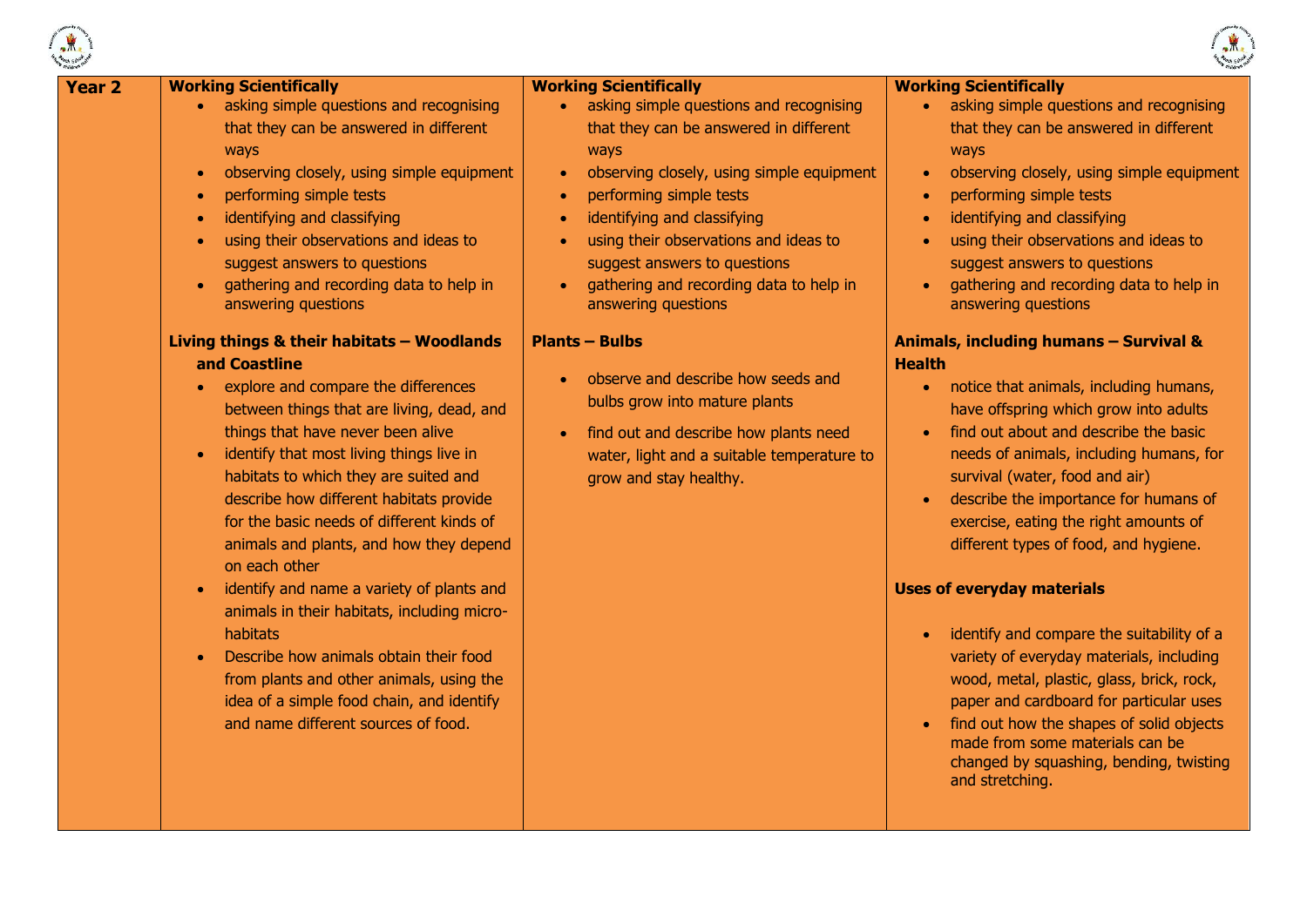

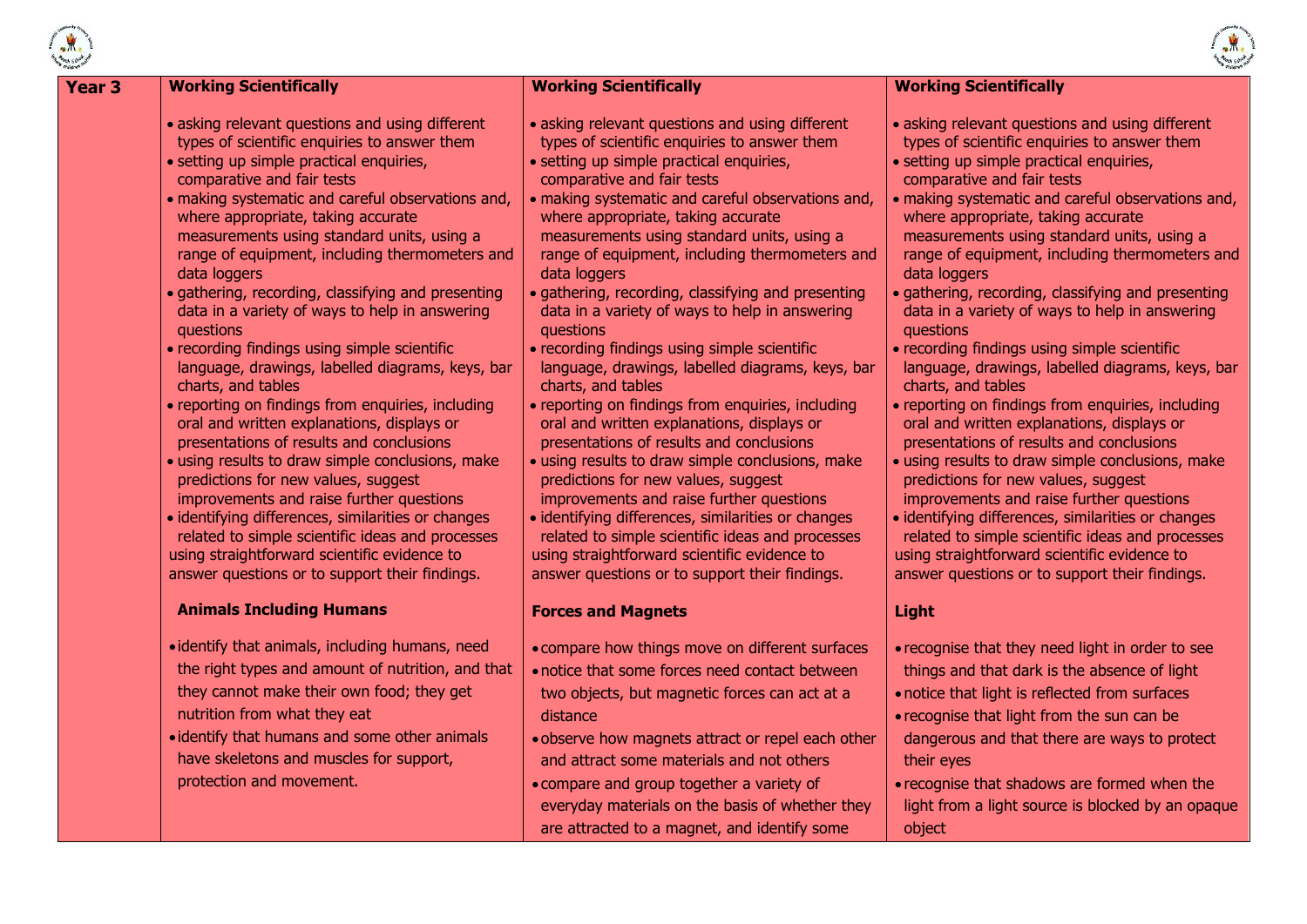



|        |                                                                                              | magnetic materials                                                                           | . find patterns in the way that the size of shadows                                          |
|--------|----------------------------------------------------------------------------------------------|----------------------------------------------------------------------------------------------|----------------------------------------------------------------------------------------------|
|        |                                                                                              | · describe magnets as having two poles                                                       | change.                                                                                      |
|        |                                                                                              | • predict whether two magnets will attract or repel                                          |                                                                                              |
|        |                                                                                              | each other, depending on which poles are                                                     | <b>Plants</b>                                                                                |
|        |                                                                                              |                                                                                              |                                                                                              |
|        |                                                                                              | facing.                                                                                      | • identify and describe the functions of different                                           |
|        |                                                                                              | <b>Rocks</b>                                                                                 | parts of flowering plants: roots, stem/trunk,                                                |
|        |                                                                                              |                                                                                              | leaves and flowers                                                                           |
|        |                                                                                              | • compare and group together different kinds of                                              |                                                                                              |
|        |                                                                                              | rocks on the basis of their appearance and                                                   | • explore the requirements of plants for life and                                            |
|        |                                                                                              | simple physical properties                                                                   | growth (air, light, water, nutrients from soil, and                                          |
|        |                                                                                              | · describe in simple terms how fossils are formed                                            | room to grow) and how they vary from plant to                                                |
|        |                                                                                              | when things that have lived are trapped within                                               | plant                                                                                        |
|        |                                                                                              | rock                                                                                         | • investigate the way in which water is                                                      |
|        |                                                                                              | • recognise that soils are made from rocks and                                               | transported within plants                                                                    |
|        |                                                                                              | organic matter.                                                                              | . explore the part that flowers play in the life cycle                                       |
|        |                                                                                              |                                                                                              | of flowering plants, including pollination, seed                                             |
|        |                                                                                              |                                                                                              | formation and seed dispersal.                                                                |
| Year 4 | <b>Working Scientifically</b>                                                                | <b>Working Scientifically</b>                                                                | <b>Working Scientifically</b>                                                                |
|        |                                                                                              |                                                                                              |                                                                                              |
|        |                                                                                              |                                                                                              |                                                                                              |
|        | • asking relevant questions and using different                                              | • asking relevant questions and using different                                              | • asking relevant questions and using different                                              |
|        | types of scientific enquiries to answer them                                                 | types of scientific enquiries to answer them                                                 | types of scientific enquiries to answer them                                                 |
|        | • setting up simple practical enquiries,                                                     | · setting up simple practical enquiries,                                                     | · setting up simple practical enquiries,                                                     |
|        | comparative and fair tests                                                                   | comparative and fair tests                                                                   | comparative and fair tests                                                                   |
|        | • making systematic and careful observations                                                 | · making systematic and careful observations and,                                            | · making systematic and careful observations and,                                            |
|        | and, where appropriate, taking accurate                                                      | where appropriate, taking accurate                                                           | where appropriate, taking accurate                                                           |
|        | measurements using standard units, using a                                                   | measurements using standard units, using a                                                   | measurements using standard units, using a                                                   |
|        | range of equipment, including thermometers                                                   | range of equipment, including thermometers and                                               | range of equipment, including thermometers and                                               |
|        | and data loggers                                                                             | data loggers                                                                                 | data loggers                                                                                 |
|        | • gathering, recording, classifying and presenting                                           | · gathering, recording, classifying and presenting                                           | · gathering, recording, classifying and presenting                                           |
|        | data in a variety of ways to help in answering<br>questions                                  | data in a variety of ways to help in answering<br>questions                                  | data in a variety of ways to help in answering<br>questions                                  |
|        | • recording findings using simple scientific                                                 | • recording findings using simple scientific                                                 | • recording findings using simple scientific                                                 |
|        | language, drawings, labelled diagrams, keys,                                                 | language, drawings, labelled diagrams, keys, bar                                             | language, drawings, labelled diagrams, keys, bar                                             |
|        | bar charts, and tables                                                                       | charts, and tables                                                                           | charts, and tables                                                                           |
|        | • reporting on findings from enquiries, including                                            | • reporting on findings from enquiries, including                                            | · reporting on findings from enquiries, including                                            |
|        | oral and written explanations, displays or                                                   | oral and written explanations, displays or                                                   | oral and written explanations, displays or                                                   |
|        | presentations of results and conclusions<br>• using results to draw simple conclusions, make | presentations of results and conclusions<br>· using results to draw simple conclusions, make | presentations of results and conclusions<br>· using results to draw simple conclusions, make |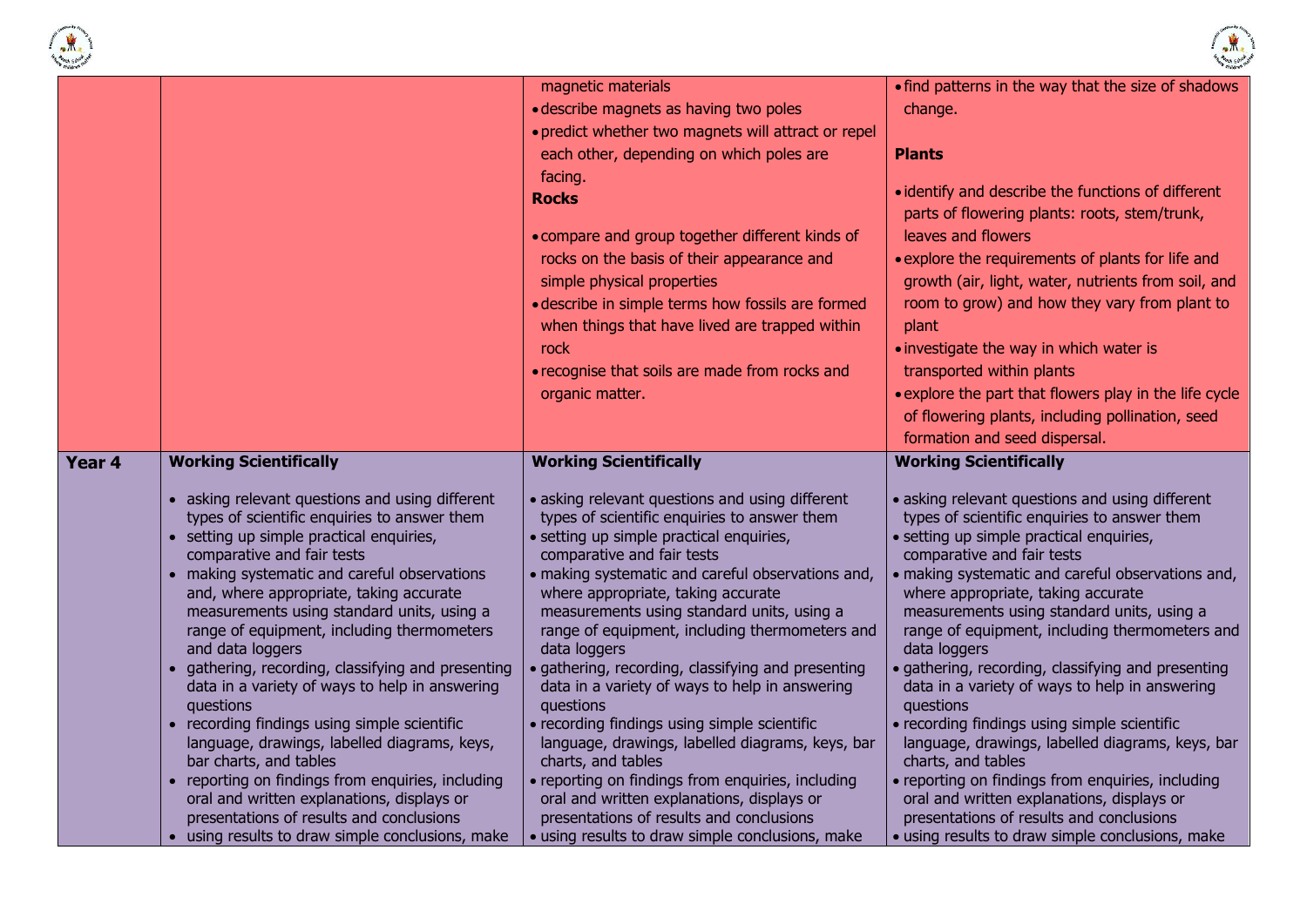



predictions for new values, suggest improvements and raise further questions

- identifying differences, similarities or changes related to simple scientific ideas and processes using straightforward scientific evidence to answer questions or to support their findings.
- recognise that sounds get fainter as the distance from the sound source increases.

### **Animals including Humans**

- describe the simple functions of the basic parts of the digestive system in humans
- identify the different types of teeth in humans and their simple functions

predictions for new values, suggest improvements and raise further questions

 identifying differences, similarities or changes related to simple scientific ideas and processes using straightforward scientific evidence to answer questions or to support their findings

### **States of Matter**

- compare and group materials together, according to whether they are solids, liquids or gases
- observe that some materials change state when they are heated or cooled, and measure or research the temperature at which this happens in degrees Celsius (°C)
- identify the part played by evaporation and condensation in the water cycle and associate the rate of evaporation with temperature

# **Sound**

- identify how sounds are made, associating some of them with something vibrating
- recognise that vibrations from sounds travel through a medium to the ear
- find patterns between the pitch of a sound and features of the object that produced it
- find patterns between the volume of a sound and the strength of the vibrations that produced it
- recognise that sounds get fainter as the distance from the sound source increases.

predictions for new values, suggest improvements and raise further questions

- **I** identifying differences, similarities or changes related to simple scientific ideas and processes using straightforward scientific evidence to answer questions or to support their findings **Electricity**
- identify common appliances that run on electricity
- construct a simple series electrical circuit, identifying and naming its basic parts, including cells, wires, bulbs, switches and buzzers identify whether or not a lamp will light in a simple series circuit, based on whether or not the lamp is part of a complete loop with a battery
- recognise that a switch opens and closes a circuit and associate this with whether or not a lamp lights in a simple series circuit
- recognise some common conductors and insulators, and associate metals with being good conductors

# **Living things and their habitats**

- recognise that living things can be grouped in a variety of ways
- explore and use classification keys to help group, identify and name a variety of living things in their local and wider environment
- recognise that environments can change and that this can sometimes pose dangers to living things.
- construct and interpret a variety of food chains, identifying producers, predators and prey.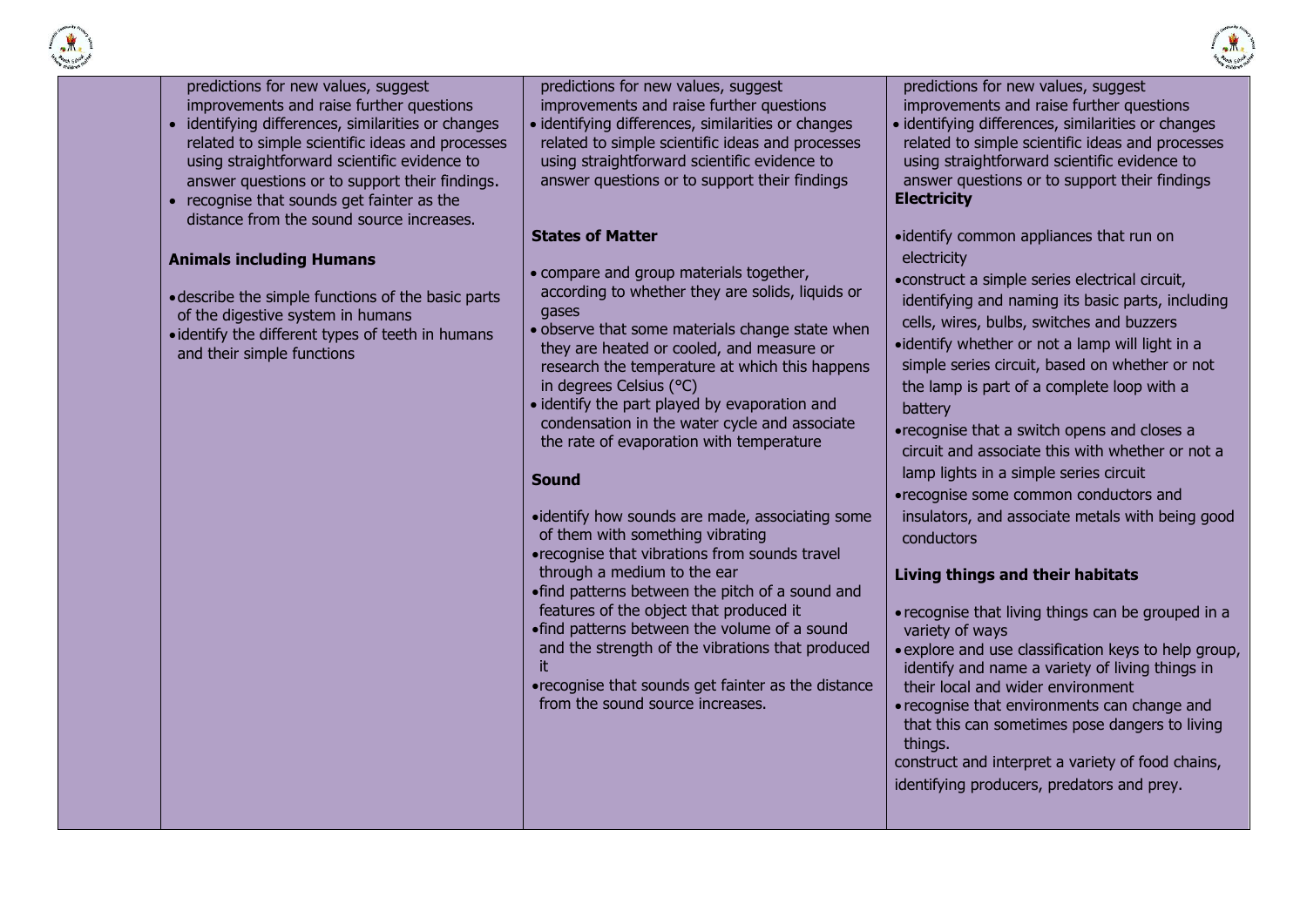

| 5 | <b>Working Scientifically</b>                                                                                                                                                                                                                                                                                                                                                                                                                                                                                                                                                                                                                                                                                                                                                                                                                                                                                         | <b>Working Scientifically</b>                                                                                                                                                                                                                                                                                                                                                                                                                                                                                                                                                                                                                                                                                                                                                                                                                                                        | <b>Working Scientifically</b>                                                                                                                                                                                                                                                                                                                                                                                                                                                                                                                                                                                                                                                                                                                                                                                                                                                                                         |
|---|-----------------------------------------------------------------------------------------------------------------------------------------------------------------------------------------------------------------------------------------------------------------------------------------------------------------------------------------------------------------------------------------------------------------------------------------------------------------------------------------------------------------------------------------------------------------------------------------------------------------------------------------------------------------------------------------------------------------------------------------------------------------------------------------------------------------------------------------------------------------------------------------------------------------------|--------------------------------------------------------------------------------------------------------------------------------------------------------------------------------------------------------------------------------------------------------------------------------------------------------------------------------------------------------------------------------------------------------------------------------------------------------------------------------------------------------------------------------------------------------------------------------------------------------------------------------------------------------------------------------------------------------------------------------------------------------------------------------------------------------------------------------------------------------------------------------------|-----------------------------------------------------------------------------------------------------------------------------------------------------------------------------------------------------------------------------------------------------------------------------------------------------------------------------------------------------------------------------------------------------------------------------------------------------------------------------------------------------------------------------------------------------------------------------------------------------------------------------------------------------------------------------------------------------------------------------------------------------------------------------------------------------------------------------------------------------------------------------------------------------------------------|
|   | • planning different types of scientific enquiries to<br>answer questions, including recognising and<br>controlling variables where necessary<br>• taking measurements, using a range of scientific<br>equipment, with increasing accuracy and<br>precision, taking repeat readings when<br>appropriate<br>• recording data and results of increasing<br>complexity using scientific diagrams and labels,<br>classification keys, tables, scatter graphs, bar<br>and line graphs<br>• using test results to make predictions to set up<br>further comparative and fair tests<br>• reporting and presenting findings from<br>enquiries, including conclusions, causal<br>relationships and explanations of and degree of<br>trust in results, in oral and written forms such<br>as displays and other presentations<br>• identifying scientific evidence that has been<br>used to support or refute ideas or arguments | planning different types of scientific<br>enquiries to answer questions, including<br>recognising and controlling variables<br>where necessary<br>taking measurements, using a range of<br>scientific equipment, with increasing<br>accuracy and precision, taking repeat<br>readings when appropriate<br>recording data and results of increasing<br>complexity using scientific diagrams and<br>labels, classification keys, tables, scatter<br>graphs, bar and line graphs<br>using test results to make predictions to<br>set up further comparative and fair tests<br>reporting and presenting findings from<br>$\bullet$<br>enquiries, including conclusions, causal<br>relationships and explanations of and<br>degree of trust in results, in oral and<br>written forms such as displays and other<br>presentations<br>identifying scientific evidence that has<br>$\bullet$ | • planning different types of scientific enquiries to<br>answer questions, including recognising and<br>controlling variables where necessary<br>• taking measurements, using a range of scientific<br>equipment, with increasing accuracy and<br>precision, taking repeat readings when<br>appropriate<br>• recording data and results of increasing<br>complexity using scientific diagrams and labels,<br>classification keys, tables, scatter graphs, bar<br>and line graphs<br>• using test results to make predictions to set up<br>further comparative and fair tests<br>• reporting and presenting findings from<br>enquiries, including conclusions, causal<br>relationships and explanations of and degree of<br>trust in results, in oral and written forms such<br>as displays and other presentations<br>• identifying scientific evidence that has been<br>used to support or refute ideas or arguments |
|   | <b>Forces</b>                                                                                                                                                                                                                                                                                                                                                                                                                                                                                                                                                                                                                                                                                                                                                                                                                                                                                                         | been used to support or refute ideas or<br>arguments                                                                                                                                                                                                                                                                                                                                                                                                                                                                                                                                                                                                                                                                                                                                                                                                                                 | All living things: Plant life cycles                                                                                                                                                                                                                                                                                                                                                                                                                                                                                                                                                                                                                                                                                                                                                                                                                                                                                  |
|   | . explain that unsupported objects fall towards the<br>Earth because of the force of gravity acting<br>between the Earth and the falling object<br>· identify the effects of air resistance, water<br>resistance and friction, that act between moving<br>surfaces<br>• recognise that some mechanisms, including<br>levers, pulleys and gears, allow a smaller force<br>to have a greater effect                                                                                                                                                                                                                                                                                                                                                                                                                                                                                                                     | Properties of materials: irreversible changes<br>compare and group together everyday<br>materials on the basis of their properties,<br>including their hardness, solubility,<br>transparency, conductivity (electrical and<br>thermal), and response to magnets know<br>that some materials will dissolve in liquid<br>to form a solution, and describe how to<br>recover a substance from a solution                                                                                                                                                                                                                                                                                                                                                                                                                                                                                | • describe the differences in the life cycles of a<br>plant<br>• describe the life process of reproduction in some<br>plants<br>All living things: animals and humans<br>• describe the changes as humans develop to old<br>age<br>• describe the life process of reproduction in some                                                                                                                                                                                                                                                                                                                                                                                                                                                                                                                                                                                                                                |
|   | <b>Earth and space</b><br>• describe the movement of the Earth, and other<br>planets, relative to the Sun in the solar system<br>• describe the movement of the Moon relative to<br>the Earth                                                                                                                                                                                                                                                                                                                                                                                                                                                                                                                                                                                                                                                                                                                         | use knowledge of solids, liquids and gases<br>to decide how mixtures might be<br>separated, including through filtering,<br>sieving and evaporating<br>give reasons, based on evidence from<br>comparative and fair tests, for the                                                                                                                                                                                                                                                                                                                                                                                                                                                                                                                                                                                                                                                   | plants and animals<br>describe the differences in the life cycles of a<br>mammal, an amphibian, an insect and a bird                                                                                                                                                                                                                                                                                                                                                                                                                                                                                                                                                                                                                                                                                                                                                                                                  |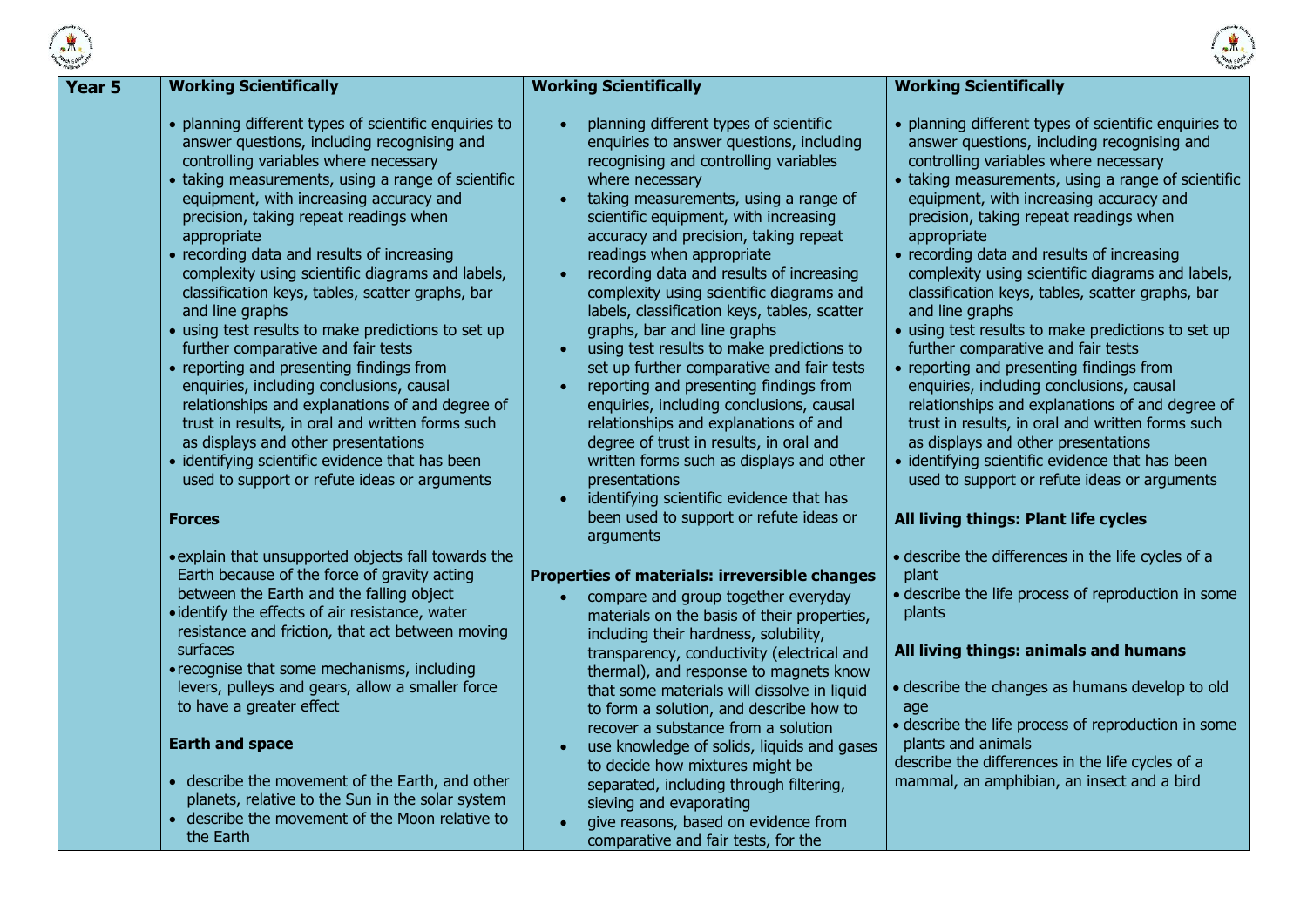



|        | • describe the Sun, Earth and Moon as<br>approximately spherical bodies<br>• use the idea of the Earth's rotation to explain<br>day and night and the apparent movement of<br>the sun across the sky.                                                                                                                                                                                                                                                                                                                                                                                                                                                                                                                                                                                                                                                                                                                 | particular uses of everyday materials,<br>including metals, wood and plastic<br>demonstrate that dissolving, mixing and<br>changes of state are reversible changes<br>explain that some changes result in the<br>formation of new materials, and that this<br>kind of change is not usually reversible,<br>including changes associated with burning<br>and the action of acid on bicarbonate of<br>soda.                                                                                                                                                                                                                                                                                                                                                                                                                                                                                                             |                                                                                                                                                                                                                                                                                                                                                                                                                                                                                                                                                                                                                                                                                                                                                                                                                                                                                                                       |
|--------|-----------------------------------------------------------------------------------------------------------------------------------------------------------------------------------------------------------------------------------------------------------------------------------------------------------------------------------------------------------------------------------------------------------------------------------------------------------------------------------------------------------------------------------------------------------------------------------------------------------------------------------------------------------------------------------------------------------------------------------------------------------------------------------------------------------------------------------------------------------------------------------------------------------------------|-----------------------------------------------------------------------------------------------------------------------------------------------------------------------------------------------------------------------------------------------------------------------------------------------------------------------------------------------------------------------------------------------------------------------------------------------------------------------------------------------------------------------------------------------------------------------------------------------------------------------------------------------------------------------------------------------------------------------------------------------------------------------------------------------------------------------------------------------------------------------------------------------------------------------|-----------------------------------------------------------------------------------------------------------------------------------------------------------------------------------------------------------------------------------------------------------------------------------------------------------------------------------------------------------------------------------------------------------------------------------------------------------------------------------------------------------------------------------------------------------------------------------------------------------------------------------------------------------------------------------------------------------------------------------------------------------------------------------------------------------------------------------------------------------------------------------------------------------------------|
| Year 6 | <b>Working Scientifically</b>                                                                                                                                                                                                                                                                                                                                                                                                                                                                                                                                                                                                                                                                                                                                                                                                                                                                                         | <b>Working Scientifically</b>                                                                                                                                                                                                                                                                                                                                                                                                                                                                                                                                                                                                                                                                                                                                                                                                                                                                                         | <b>Working Scientifically</b>                                                                                                                                                                                                                                                                                                                                                                                                                                                                                                                                                                                                                                                                                                                                                                                                                                                                                         |
|        | • planning different types of scientific enquiries to<br>answer questions, including recognising and<br>controlling variables where necessary<br>• taking measurements, using a range of scientific<br>equipment, with increasing accuracy and<br>precision, taking repeat readings when<br>appropriate<br>• recording data and results of increasing<br>complexity using scientific diagrams and labels,<br>classification keys, tables, scatter graphs, bar<br>and line graphs<br>• using test results to make predictions to set up<br>further comparative and fair tests<br>• reporting and presenting findings from<br>enquiries, including conclusions, causal<br>relationships and explanations of and degree of<br>trust in results, in oral and written forms such<br>as displays and other presentations<br>• identifying scientific evidence that has been<br>used to support or refute ideas or arguments | • planning different types of scientific enquiries to<br>answer questions, including recognising and<br>controlling variables where necessary<br>• taking measurements, using a range of scientific<br>equipment, with increasing accuracy and<br>precision, taking repeat readings when<br>appropriate<br>• recording data and results of increasing<br>complexity using scientific diagrams and labels,<br>classification keys, tables, scatter graphs, bar<br>and line graphs<br>• using test results to make predictions to set up<br>further comparative and fair tests<br>• reporting and presenting findings from<br>enquiries, including conclusions, causal<br>relationships and explanations of and degree of<br>trust in results, in oral and written forms such<br>as displays and other presentations<br>• identifying scientific evidence that has been<br>used to support or refute ideas or arguments | • planning different types of scientific enquiries to<br>answer questions, including recognising and<br>controlling variables where necessary<br>• taking measurements, using a range of scientific<br>equipment, with increasing accuracy and<br>precision, taking repeat readings when<br>appropriate<br>• recording data and results of increasing<br>complexity using scientific diagrams and labels,<br>classification keys, tables, scatter graphs, bar<br>and line graphs<br>• using test results to make predictions to set up<br>further comparative and fair tests<br>• reporting and presenting findings from<br>enquiries, including conclusions, causal<br>relationships and explanations of and degree of<br>trust in results, in oral and written forms such<br>as displays and other presentations<br>• identifying scientific evidence that has been<br>used to support or refute ideas or arguments |
|        | <b>Living things and their Habitats</b>                                                                                                                                                                                                                                                                                                                                                                                                                                                                                                                                                                                                                                                                                                                                                                                                                                                                               | <b>Animals Including Humans</b>                                                                                                                                                                                                                                                                                                                                                                                                                                                                                                                                                                                                                                                                                                                                                                                                                                                                                       | <b>Electricity</b>                                                                                                                                                                                                                                                                                                                                                                                                                                                                                                                                                                                                                                                                                                                                                                                                                                                                                                    |
|        | • describe how living things are classified into<br>broad groups according to common observable<br>characteristics and based on similarities and<br>differences, including micro-organisms, plants<br>and animals<br>• give reasons for classifying plants and animals                                                                                                                                                                                                                                                                                                                                                                                                                                                                                                                                                                                                                                                | • identify and name the main parts of the human<br>circulatory system, and describe the functions of<br>the heart, blood vessels and blood<br>• recognise the impact of diet, exercise, drugs<br>and lifestyle on the way their bodies function                                                                                                                                                                                                                                                                                                                                                                                                                                                                                                                                                                                                                                                                       | • associate the brightness of a lamp or the volume<br>of a buzzer with the number and voltage of cells<br>used in the circuit<br>• compare and give reasons for variations in how<br>components function, including the brightness of                                                                                                                                                                                                                                                                                                                                                                                                                                                                                                                                                                                                                                                                                 |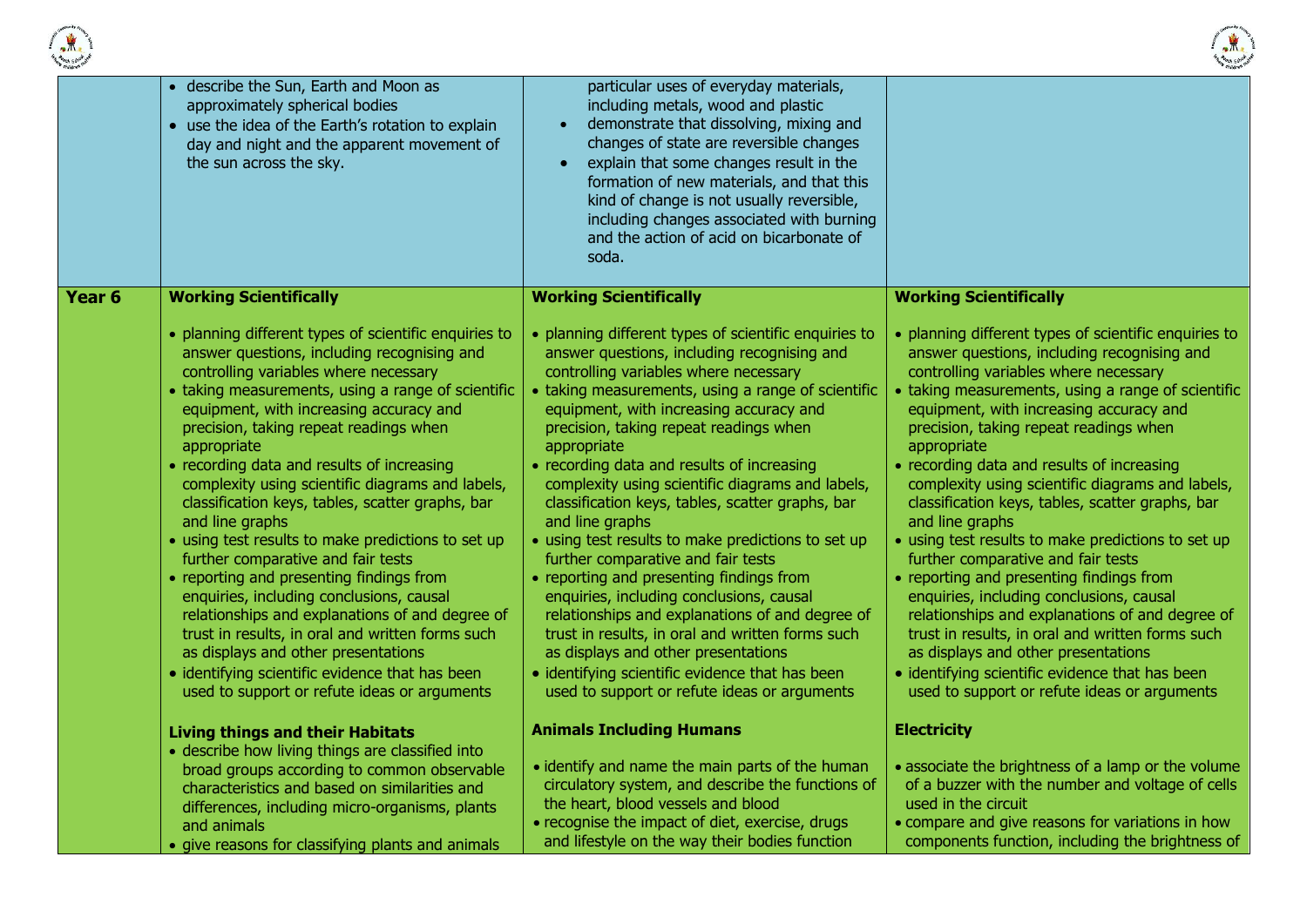



| based on specific characteristics.<br><b>Animals including Humans</b><br>• identify and name the main parts of the human<br>circulatory system, and describe the functions of<br>the heart, blood vessels and blood<br>• recognise the impact of diet, exercise, drugs<br>and lifestyle on the way their bodies function<br>• describe the ways in which nutrients and water<br>are transported within animals, including<br>humans. | • describe the ways in which nutrients and water<br>are transported within animals, including<br>humans.<br><b>Evolution and Inheritance</b><br>• recognise that living things have changed over<br>time and that fossils provide information about<br>living things that inhabited the Earth millions of<br>years ag<br>• recognise that living things produce offspring of<br>the same kind, but normally offspring vary and<br>are not identical to their parents<br>• identify how animals and plants are adapted to<br>suit their environment in different ways and that<br>adaptation may lead to evolution. | bulbs, the loudness of buzzers and the on/off<br>position of switches<br>• use recognised symbols when representing a<br>simple circuit in a diagram.<br>Light<br>• recognise that light appears to travel in straight<br>lines<br>• use the idea that light travels in straight lines to<br>explain that objects are seen because they give<br>out or reflect light into the eye<br>• explain that we see things because light travels<br>from light sources to our eyes or from light<br>sources to objects and then to our eyes<br>• use the idea that light travels in straight lines to<br>explain why shadows have the same shape as<br>the objects that cast them |
|--------------------------------------------------------------------------------------------------------------------------------------------------------------------------------------------------------------------------------------------------------------------------------------------------------------------------------------------------------------------------------------------------------------------------------------|--------------------------------------------------------------------------------------------------------------------------------------------------------------------------------------------------------------------------------------------------------------------------------------------------------------------------------------------------------------------------------------------------------------------------------------------------------------------------------------------------------------------------------------------------------------------------------------------------------------------|--------------------------------------------------------------------------------------------------------------------------------------------------------------------------------------------------------------------------------------------------------------------------------------------------------------------------------------------------------------------------------------------------------------------------------------------------------------------------------------------------------------------------------------------------------------------------------------------------------------------------------------------------------------------------|

### **KS1 Working Scientifically**

During years 1 and 2, pupils should be taught to use the following practical scientific methods, processes and skills through the teaching of the programme of study content:

- asking simple questions and recognising that they can be answered in different ways;
- observing closely, using simple equipment;
- performing simple tests;
- identifying and classifying;
- using their observations and ideas to suggest answers to questions;
- gathering and recording data to help in answering questions.

### **LKS2 Working Scientifically**

During Years 3 and 4, pupils should be taught to use the following practical scientific methods, processes and skills through the teaching of the programme of study content:

- asking relevant questions and using different types of scientific enquiries to answer them;
- setting up simple practical enquiries, comparative and fair tests;
- making systematic and careful observations and, where appropriate, taking accurate measurements using standard units, using a range of equipment, including thermometers and data loggers;
- gathering, recording, classifying and presenting data in a variety of ways to help in answering questions;
- recording findings using simple scientific language, drawings, labelled diagrams, keys, bar charts, and tables;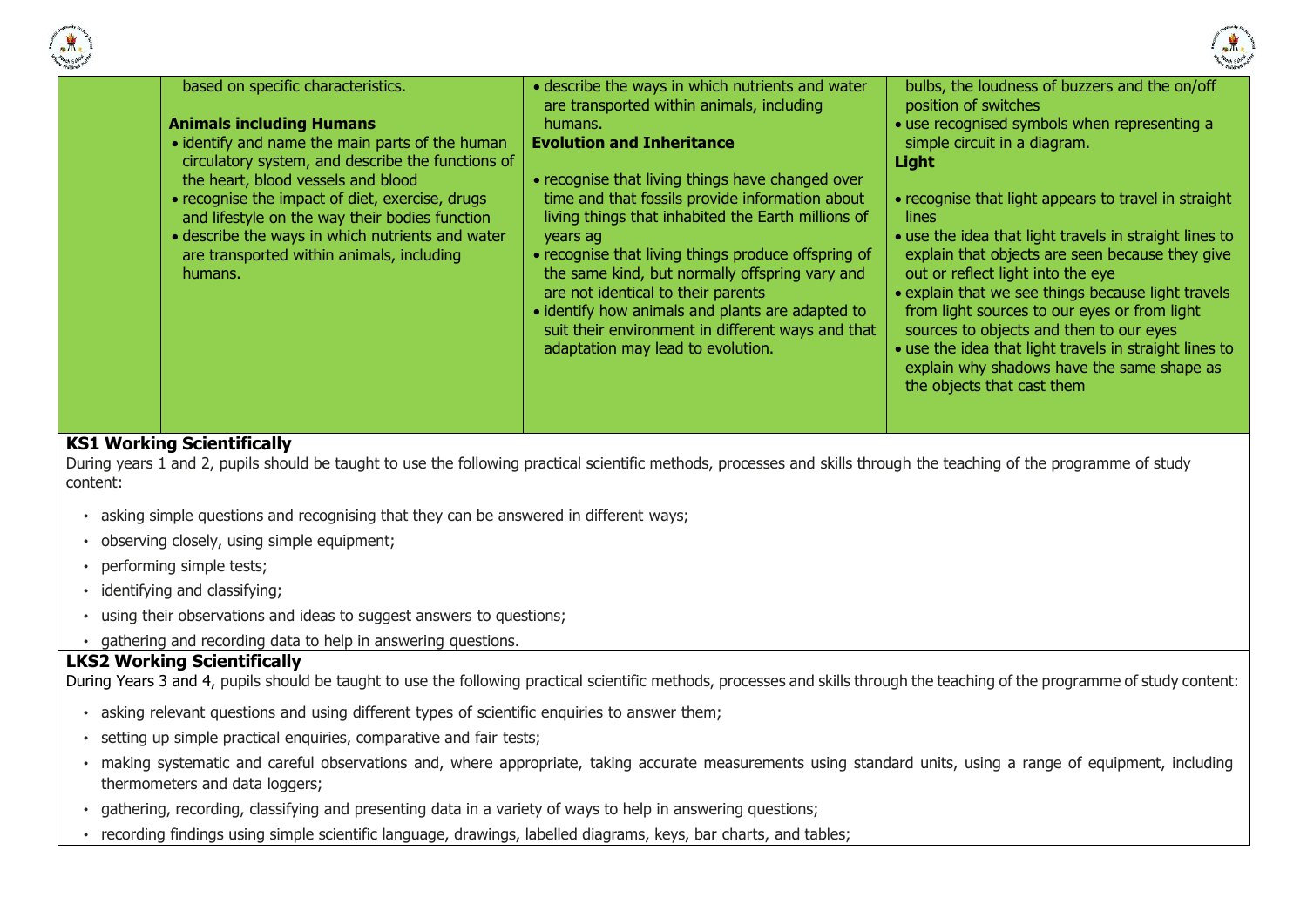



- reporting on findings from enquiries, including oral and written explanations, displays or presentations of results and conclusions;
- using results to draw simple conclusions, make predictions for new values, suggest improvements and raise further questions;
- identifying differences, similarities or changes related to simple scientific ideas and processes;
- using straightforward scientific evidence to answer questions or to support their findings.

#### **UKS2 Working Scientifically**

During years 5 and 6, pupils should be taught to use the following practical scientific methods, processes and skills through the teaching of the programme of study content:

- planning different types of scientific enquiries to answer questions, including recognising and controlling variables where necessary;
- taking measurements, using a range of scientific equipment, with increasing accuracy and precision, taking repeat readings when appropriate;
- recording data and results of increasing complexity using scientific diagrams and labels, classification keys, tables, scatter graphs, bar and line graphs;
- using test results to make predictions to set up further comparative and fair tests;
- reporting and presenting findings from enquiries, including conclusions, causal relationships and explanations of and a degree of trust in results, in oral and written forms such as displays and other presentations.
- identifying scientific evidence that has been used to support or refute ideas or arguments.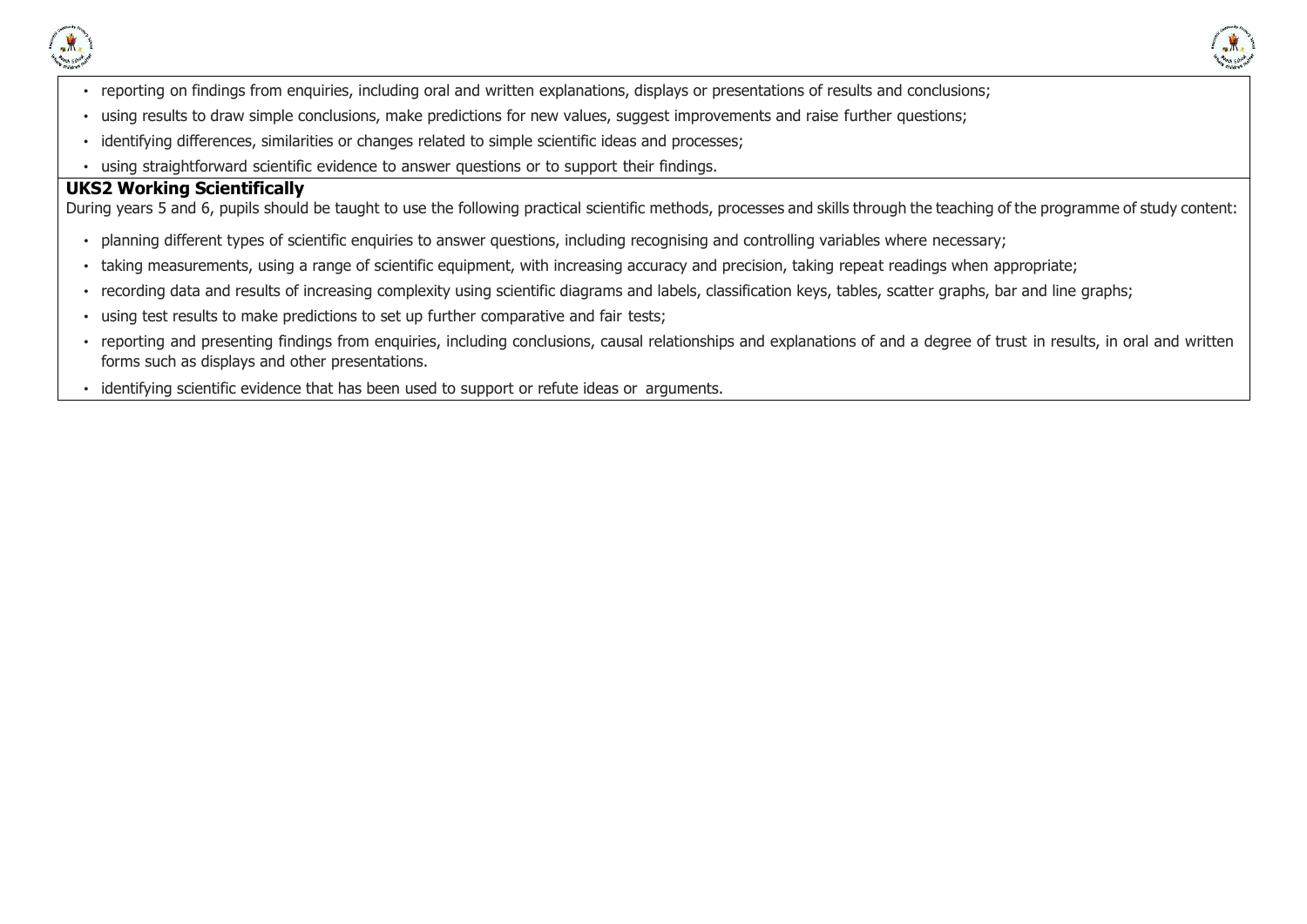



| <b>Skills</b>                                                                       | KS1                                                                                                                                                                                                                                                                                                                                                                                                                                                                                                                                                                                                                                                                                                                                                    | LKS <sub>2</sub>                                                                                                                                                                                                                                                                                                                                                                                                                                                                                                                                                                                                                                                                                                                                                                                                                                                   | UKS2                                                                                                                                                                                                                                                                                                                                                                                                                                                                                                                                                                                                                                                                                                                                                                                                                                                                                                                                                                                                                                                                                                                                                   |
|-------------------------------------------------------------------------------------|--------------------------------------------------------------------------------------------------------------------------------------------------------------------------------------------------------------------------------------------------------------------------------------------------------------------------------------------------------------------------------------------------------------------------------------------------------------------------------------------------------------------------------------------------------------------------------------------------------------------------------------------------------------------------------------------------------------------------------------------------------|--------------------------------------------------------------------------------------------------------------------------------------------------------------------------------------------------------------------------------------------------------------------------------------------------------------------------------------------------------------------------------------------------------------------------------------------------------------------------------------------------------------------------------------------------------------------------------------------------------------------------------------------------------------------------------------------------------------------------------------------------------------------------------------------------------------------------------------------------------------------|--------------------------------------------------------------------------------------------------------------------------------------------------------------------------------------------------------------------------------------------------------------------------------------------------------------------------------------------------------------------------------------------------------------------------------------------------------------------------------------------------------------------------------------------------------------------------------------------------------------------------------------------------------------------------------------------------------------------------------------------------------------------------------------------------------------------------------------------------------------------------------------------------------------------------------------------------------------------------------------------------------------------------------------------------------------------------------------------------------------------------------------------------------|
| <b>Asking Questions</b><br>and Carrying Out<br>Fair and<br><b>Comparative Tests</b> | <b>KS1 Science National Curriculum</b><br>Asking simple questions and recognising that<br>they can be answered in different ways.<br>Performing simple tests.<br>Children can:<br>explore the world around them, leading them<br>a.<br>to ask some simple scientific questions about<br>how and why<br>things happen;<br>begin to recognise ways in which they<br>$\mathbf b$<br>might answer scientific questions;<br>ask people questions and use simple<br>$\mathbb{C}$<br>secondary sources to find answers;<br>carry out simple practical tests, using simple<br>d<br>equipment;<br>experience different types of scientific<br>e<br>enquiries, including practical activities;<br>talk about the aim of scientific tests they are<br>working on. | <b>Lower KS2 Science National Curriculum</b><br>Asking relevant questions and using<br>different types of scientific enquiries to<br>answer them.<br>Setting up simple practical enquiries,<br>comparative and fair tests.<br>Children can:<br>start to raise their own relevant questions<br>a.<br>about the world around them in response to<br>a range of<br>scientific experiences;<br>start to make their own decisions about<br>$\mathbf{b}$<br>the most appropriate type of scientific<br>enquiry they might use to answer<br>questions;<br>recognise when a fair test is necessary;<br>$\mathbb{C}$<br>help decide how to set up a fair test, making<br>d<br>decisions about what observations to make,<br>how long to make them for and the type of<br>simple equipment that might be used;<br>set up and carry out simple comparative and fair<br>tests. | <b>Upper KS2 Science National Curriculum</b><br>Planning different types of scientific enquiries<br>to answer questions, including recognising<br>and controlling variables where necessary.<br>Using test results to make predictions to<br>set up further comparative and fair tests.<br>Children can:<br>with growing independence, raise their own<br>a<br>relevant questions about the world around<br>them in response to a range of scientific<br>experiences;<br>with increasing independence, make their<br>$\mathbf b$<br>own decisions about the most appropriate<br>type of scientific enquiry they might use to<br>answer questions;<br>explore and talk about their ideas, raising<br>C.<br>different kinds of scientific questions;<br>ask their own questions about scientific<br>d.<br>phenomena;<br>select and plan the most appropriate type<br>of scientific enquiry to use to answer<br>scientific questions;<br>make their own decisions about what<br>observations to make, what measurements<br>to use and how long to make them for, and<br>whether to repeat them;<br>plan, set up and carry out comparative and<br>$\alpha$ |
|                                                                                     |                                                                                                                                                                                                                                                                                                                                                                                                                                                                                                                                                                                                                                                                                                                                                        |                                                                                                                                                                                                                                                                                                                                                                                                                                                                                                                                                                                                                                                                                                                                                                                                                                                                    | fair tests to answer questions, including<br>recognising and controlling variables where<br>necessary;<br>use their test results to identify when<br>h.<br>further tests and observations may be                                                                                                                                                                                                                                                                                                                                                                                                                                                                                                                                                                                                                                                                                                                                                                                                                                                                                                                                                       |
|                                                                                     |                                                                                                                                                                                                                                                                                                                                                                                                                                                                                                                                                                                                                                                                                                                                                        |                                                                                                                                                                                                                                                                                                                                                                                                                                                                                                                                                                                                                                                                                                                                                                                                                                                                    | needed;<br>use test results to make predictions for further<br>tests.                                                                                                                                                                                                                                                                                                                                                                                                                                                                                                                                                                                                                                                                                                                                                                                                                                                                                                                                                                                                                                                                                  |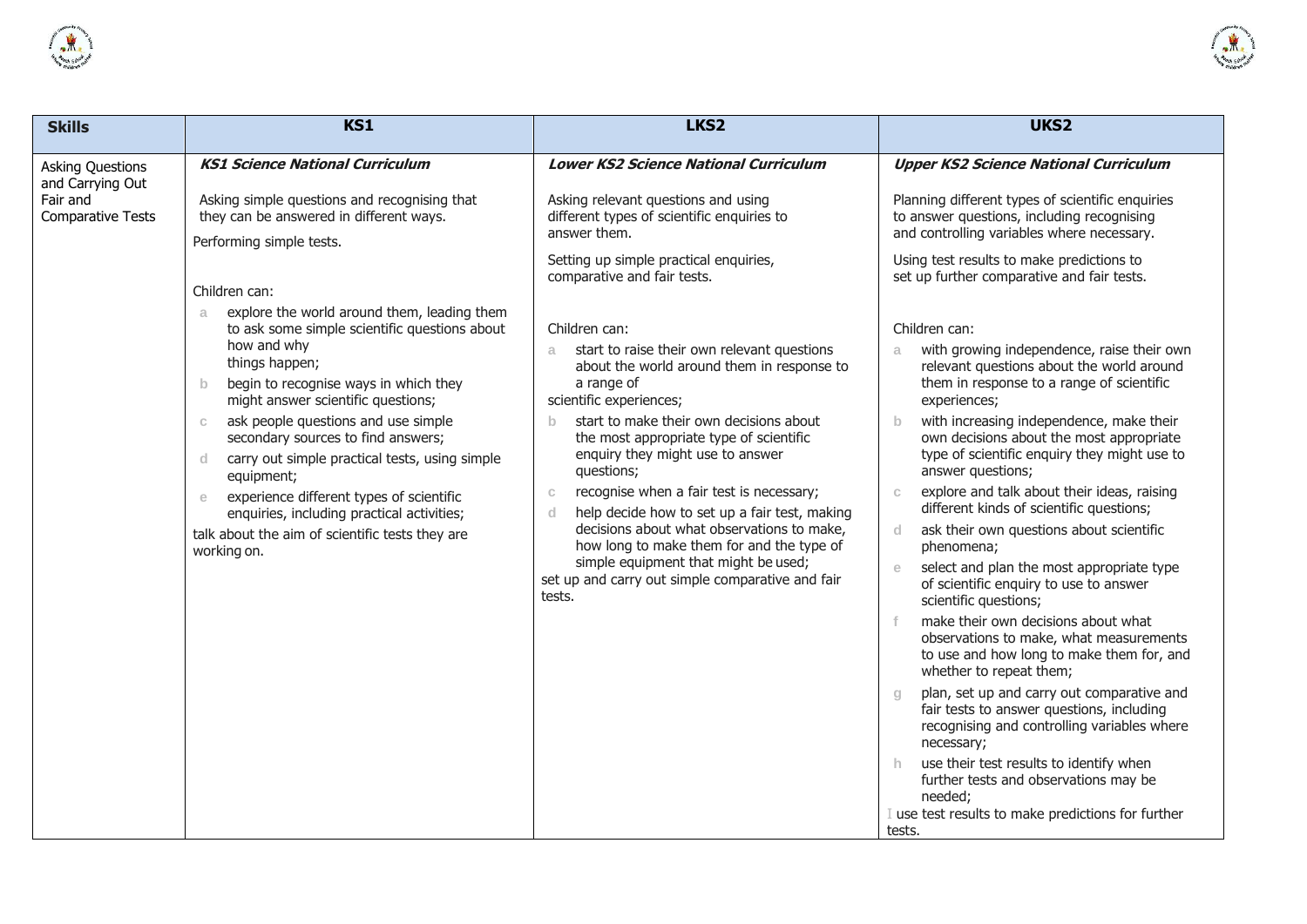



| Observing<br>and                                 | <b>KS1 Science National Curriculum</b>                                                                                                                                                                                                                                                                                                                                                                                                                                                     | <b>Lower KS2 Science National Curriculum</b>                                                                                                                                                                                                                                                                                                                                                           | <b>Upper KS2 Science National Curriculum</b>                                                                                                                                                                                                                                                                                                                                                                                                                                        |
|--------------------------------------------------|--------------------------------------------------------------------------------------------------------------------------------------------------------------------------------------------------------------------------------------------------------------------------------------------------------------------------------------------------------------------------------------------------------------------------------------------------------------------------------------------|--------------------------------------------------------------------------------------------------------------------------------------------------------------------------------------------------------------------------------------------------------------------------------------------------------------------------------------------------------------------------------------------------------|-------------------------------------------------------------------------------------------------------------------------------------------------------------------------------------------------------------------------------------------------------------------------------------------------------------------------------------------------------------------------------------------------------------------------------------------------------------------------------------|
| Measuring<br>Changes                             | Observing closely, using simple equipment.<br>Children can:<br>observe the natural and humanly<br>a.<br>constructed world around them;                                                                                                                                                                                                                                                                                                                                                     | Making systematic and careful observations and,<br>where appropriate, taking accurate measurements<br>using standard units, using a range of equipment,<br>including thermometers and data loggers.                                                                                                                                                                                                    | Taking measurements, using a range of scientific<br>equipment, with increasing accuracy and<br>precision, taking repeat readings when<br>appropriate.                                                                                                                                                                                                                                                                                                                               |
|                                                  | observe changes over time;<br>$\mathsf{b}$<br>use simple measurements and equipment;<br>$\mathbb{C}$<br>make careful observations, sometimes using<br>equipment to help them observe carefully.                                                                                                                                                                                                                                                                                            | Children can:<br>make systematic and careful observations;<br>a<br>observe changes over time;<br>b.<br>use a range of equipment, including<br>$\mathbb{C}$<br>thermometers and data loggers;<br>ask their own questions about what they<br>$\mathsf{d}$<br>observe:<br>where appropriate, take accurate<br>measurements using standard units using a<br>range of equipment.                            | Children can:<br>choose the most appropriate equipment<br>a<br>to<br>make measurements and explain how<br>to use<br>it accurately;<br>take measurements using a range of<br>$\mathsf{b}$<br>scientific equipment with increasing accuracy<br>and precision;<br>make careful and focused observations;<br>$\mathbb C$<br>know the importance of taking repeat readings<br>and take repeat readings where appropriate.                                                                |
| Identifying,                                     | <b>KS1 Science National Curriculum</b>                                                                                                                                                                                                                                                                                                                                                                                                                                                     | <b>Lower KS2 Science National Curriculum</b>                                                                                                                                                                                                                                                                                                                                                           | <b>Upper KS2 Science National Curriculum</b>                                                                                                                                                                                                                                                                                                                                                                                                                                        |
| Classifying,<br>Recording and<br>Presenting Data | Identifying and classifying.<br>Gathering and recording data to help in<br>answering questions.                                                                                                                                                                                                                                                                                                                                                                                            | Gathering, recording, classifying and<br>presenting data in a variety of ways to help<br>in answering questions.<br>Recording findings using simple scientific<br>language, drawings, labelled diagrams, keys, bar<br>charts, and tables.                                                                                                                                                              | Recording data and results of increasing<br>complexity using scientific diagrams and<br>labels, classification keys, tables, scatter<br>graphs, bar and line graphs.<br>Children can:                                                                                                                                                                                                                                                                                               |
|                                                  | Children can:<br>use simple features to compare objects,<br>a.<br>materials and living things;<br>decide how to sort and classify objects into<br>$\mathsf{b}$<br>simple groups with some help;<br>record and communicate findings in a<br>$\mathbb{C}$<br>range of ways with support;<br>sort, group, gather and record data in a variety of<br>ways to help in answering questions such as in<br>simple sorting diagrams, pictograms, tally charts,<br>block diagrams and simple tables. | Children can:<br>talk about criteria for grouping, sorting and<br>a<br>classifying;<br>group and classify things;<br>$\mathsf{b}$<br>collect data from their own<br>$\mathbb{C}$<br>observations and<br>measurements;<br>present data in a variety of<br>d.<br>ways to help in answering<br>questions;<br>use, read and spell scientific vocabulary<br>e<br>correctly and with confidence, using their | independently group, classify and describe<br>a<br>living things and materials;<br>use and develop keys and other information<br>records to identify, classify and describe<br>living things and materials;<br>decide how to record data from<br>$\mathbb{C}$<br>a choice of familiar approaches;<br>d.<br>record data and results of increasing complexity<br>using scientific diagrams and labels, classification<br>keys, tables, scatter graphs, bar graphs and line<br>graphs. |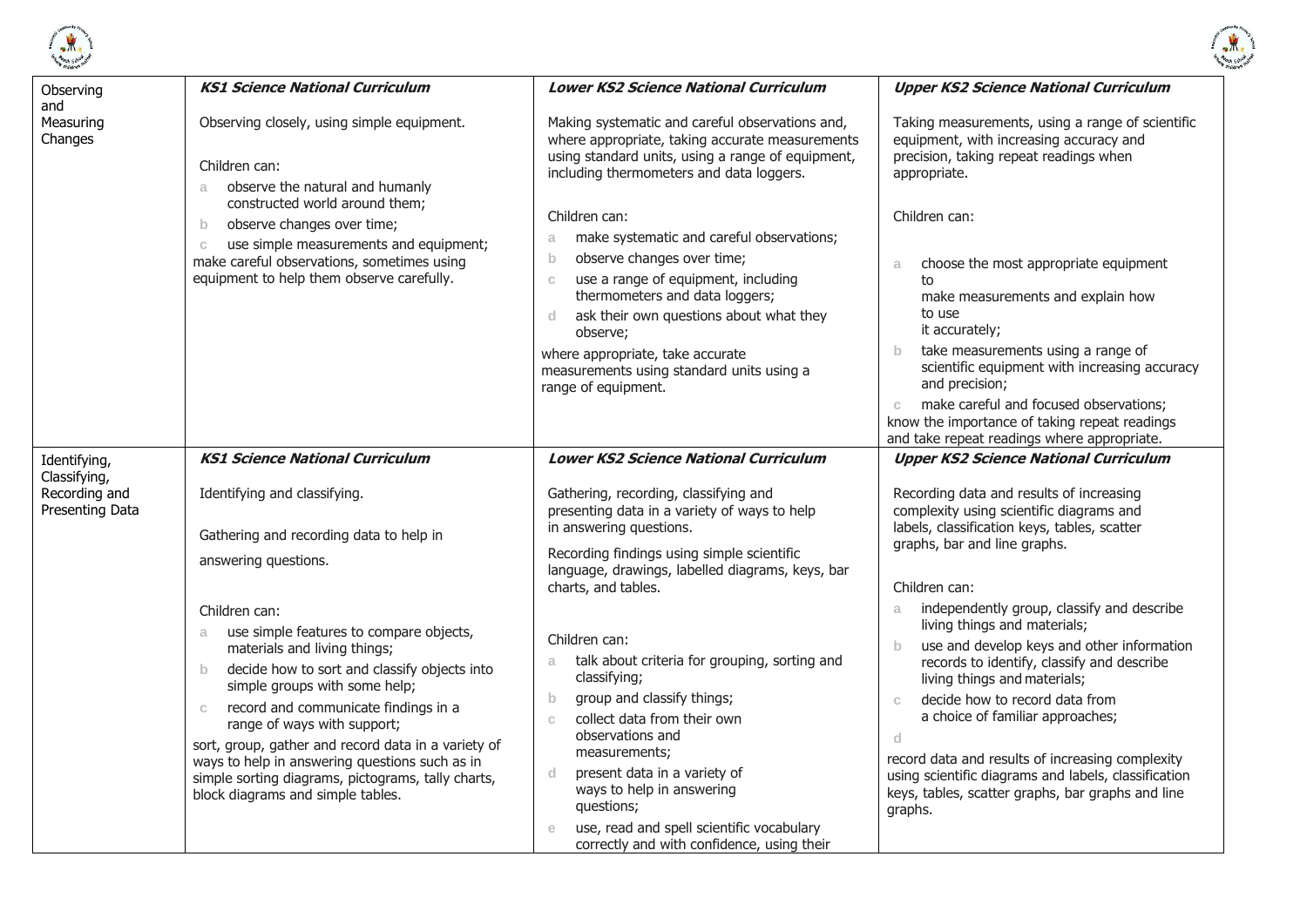



|                                                                                   |                                                                                                                                                                                                                                                                                                                                                                                                                                                                                                                                                                                                                                                                                         | growing word reading and<br>spelling knowledge;<br>record findings using scientific language, drawings,<br>labelled diagrams, keys, bar charts and tables.                                                                                                                                                                                                                                                                                                                                                                                                                                                                                                                                                                                                                                    |                                                                                                                                                                                                                                                                                                                                                                                                                                                                                                                                                                                                                                                                                                                                                                                                                                                                                                                        |
|-----------------------------------------------------------------------------------|-----------------------------------------------------------------------------------------------------------------------------------------------------------------------------------------------------------------------------------------------------------------------------------------------------------------------------------------------------------------------------------------------------------------------------------------------------------------------------------------------------------------------------------------------------------------------------------------------------------------------------------------------------------------------------------------|-----------------------------------------------------------------------------------------------------------------------------------------------------------------------------------------------------------------------------------------------------------------------------------------------------------------------------------------------------------------------------------------------------------------------------------------------------------------------------------------------------------------------------------------------------------------------------------------------------------------------------------------------------------------------------------------------------------------------------------------------------------------------------------------------|------------------------------------------------------------------------------------------------------------------------------------------------------------------------------------------------------------------------------------------------------------------------------------------------------------------------------------------------------------------------------------------------------------------------------------------------------------------------------------------------------------------------------------------------------------------------------------------------------------------------------------------------------------------------------------------------------------------------------------------------------------------------------------------------------------------------------------------------------------------------------------------------------------------------|
| Drawing<br>Conclusions,<br><b>Noticing Patterns</b><br>and Presenting<br>Findings | <b>KS1 Science National Curriculum</b><br>Using their observations and ideas to<br>suggest answers to questions.<br>Children can:<br>notice links between cause and effect with<br>a<br>support;<br>begin to notice patterns and relationships with<br>$\mathsf{b}$<br>support;<br>begin to draw simple conclusions;<br>$\mathbbm{C}$<br>identify and discuss differences between their<br>d<br>results;<br>use simple and scientific language;<br>e<br>read and spell scientific vocabulary at a level<br>consistent with their increasing word reading<br>and spelling knowledge at key stage 1;<br>talk about their findings to a variety of<br>Q<br>audiences in a variety of ways. | <b>Lower KS2 Science National Curriculum</b><br>Using results to draw simple conclusions, make<br>predictions for new values, suggest improvements<br>and raise further questions.<br>Reporting on findings from enquiries, including<br>oral and written explanations, displays or<br>presentations of results<br>and conclusions.<br>Children can:<br>draw simple conclusions from their results;<br>a<br>$\mathsf{b}$<br>make predictions;<br>suggest improvements to investigations;<br>$\mathbb C$<br>raise further questions which could be<br>d.<br>investigated;<br>first talk about, and then go on to write<br>e<br>about, what they have found out;<br>report and present their results and<br>f<br>conclusions to others in written and oral<br>forms with increasing confidence. | <b>Upper KS2 Science National Curriculum</b><br>Reporting and presenting findings from<br>enquiries, including conclusions, causal<br>relationships and explanations of and a degree<br>of trust in results, in oral and written forms<br>such as displays and other presentations.<br>Children can:<br>notice patterns;<br>a<br>draw conclusions based in their data and<br>$\mathbf{b}$<br>observations:<br>use their scientific knowledge and<br>$\mathbb{C}$<br>understanding to explain their findings;<br>read, spell and pronounce scientific vocabulary<br>d<br>correctly;<br>identify patterns that might be<br>$\epsilon$<br>found in the natural<br>environment;<br>look for different causal relationships in their<br>f<br>data;<br>discuss the degree of trust they can<br>$Q_{\parallel}$<br>have in a set of results;<br>independently report and present<br>h.<br>their conclusions to others in oral |
| <b>Using Scientific</b><br>Evidence and<br>Secondary Sources of<br>Information    |                                                                                                                                                                                                                                                                                                                                                                                                                                                                                                                                                                                                                                                                                         | <b>Lower KS2 Science National Curriculum</b><br>Identifying differences, similarities or changes<br>related to simple scientific ideas and processes.                                                                                                                                                                                                                                                                                                                                                                                                                                                                                                                                                                                                                                         | and written forms.<br><b>Upper KS2 Science National Curriculum</b><br>Identifying scientific evidence that has been used<br>to support or refute ideas or arguments.                                                                                                                                                                                                                                                                                                                                                                                                                                                                                                                                                                                                                                                                                                                                                   |
|                                                                                   |                                                                                                                                                                                                                                                                                                                                                                                                                                                                                                                                                                                                                                                                                         | Using straightforward scientific evidence to                                                                                                                                                                                                                                                                                                                                                                                                                                                                                                                                                                                                                                                                                                                                                  |                                                                                                                                                                                                                                                                                                                                                                                                                                                                                                                                                                                                                                                                                                                                                                                                                                                                                                                        |